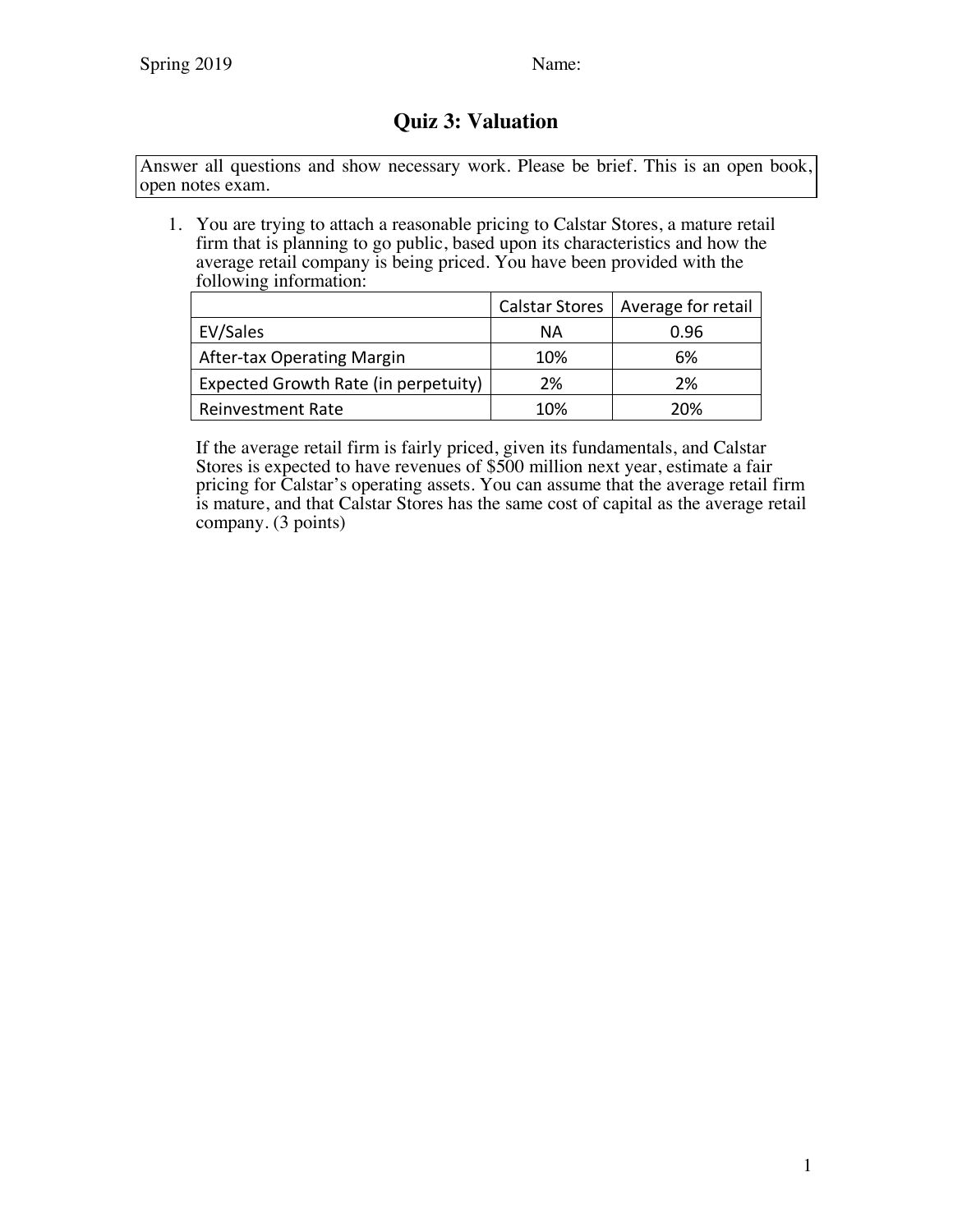| ni ormaan on oomi (an o anaoo in miniono). |             |          |                |          |  |  |  |  |
|--------------------------------------------|-------------|----------|----------------|----------|--|--|--|--|
|                                            | Gemini Auto |          | Gemini Capital |          |  |  |  |  |
| Revenues                                   |             | 4,000.00 | \$             | 1,000.00 |  |  |  |  |
| <b>EBITDA</b>                              | Ş           | 600.00   | <b>NA</b>      |          |  |  |  |  |
| Net Income                                 | \$          | 150.00   | \$             | 150.00   |  |  |  |  |
| <b>Book Equity</b>                         | \$          | 1,600.00 | \$             | 500.00   |  |  |  |  |
| <b>Book Debt</b>                           |             | 800.00   | \$             | 1,000.00 |  |  |  |  |
| Cash                                       |             | 400.00   |                |          |  |  |  |  |

2. Gemini Corporation is in two businesses, autos and financing, and you have collected information on both (all \$ values in millions):

Looking at the pricing of other firms in each of the businesses, you have run the following regressions:

For autos:  $E\overline{V}/EBITDA = 4.00 + 20.00$  (EBITDA/Invested Capital) – 5.00 (Book Debt/ Book Equity)

For financial firms::  $PBV = 0.6 + 5.00$  (Return on Equity)

(All percentages are entered as decimals, i.e., 15% would be 0.15)

Estimate the value of equity in Gemini Corporation. (3 points)